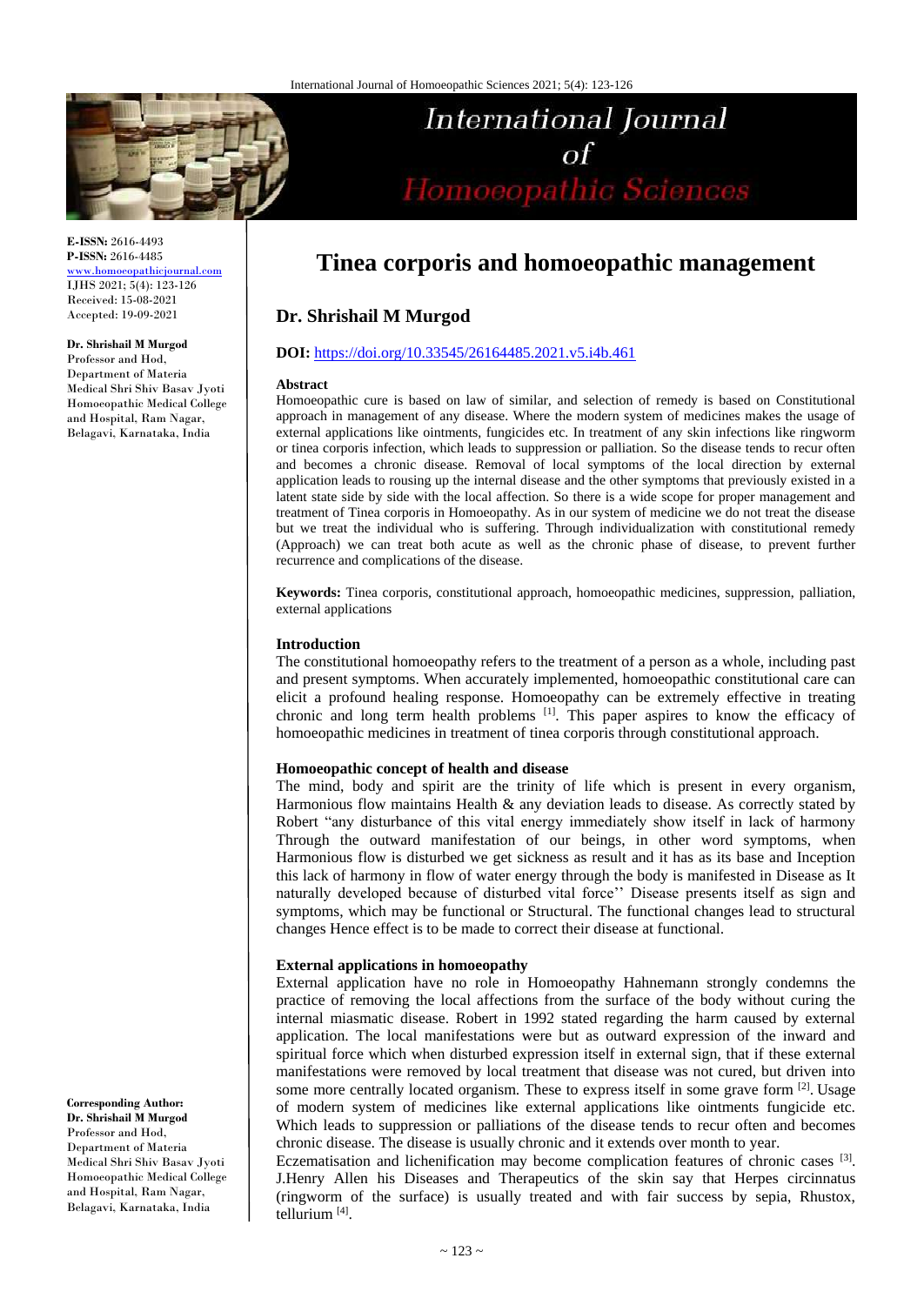Dr. Huge in his manual of therapeutic say that tinea corporis treated with sepia but when he proved tellurium produce similar eruptions he and Dr. mefcaf never failed to cure tinea circinnatus hence, it appears that there is a wide scope for proper Management and treatment of tinea corporis in homoeopathy.

## **Tinea Corporis**

Tinea corporis is the commonest clinical variety of dermatophyte infection in India. It is distributed worldwide. It is most common in tropical regions  $[5]$ .

Tinea corporis is characterized by pea sized, pale red, well defined, slightly raised macule which soon becomes scaly and tends to clear in the center as it spreads peripherally, developing Ring like or annular lesion so it is called as ringworm of the body, Herpes circinatus. The border is generally elevated during evolution, sharply defined and may present papules, vesicles and scales. Tinea corporis may appear alone or in association with the other forms of ring worm [6] . Tinea corporis is found in most parts of the world, but particularly in hot humid climates. It is most commonly seen in children and young adults, however all age groups can be infected including new born [7].

Ringworm" is a misnomer—the infection has nothing to do with worms. Its name comes from the small, ring- or circleshaped rash that appears on the body due to infection. In ringworm of the body the rashes appear on skin regions except for the scalp groin, palms of the hand, and soles of the feet [8].

Body Ringworm (Tinea Corporis) is a dermatophyte (fungal) infection of the face, trunk, arms, and leg  $[9]$ . Tinea corporis, also known as ringworm, is a superficial fungal infection (dermatophytosis) of the arms and legs, especially on glabrous skin; however, it may occur on any part of the body. It is similar to other forms of tinea [10].

Tinea corporis is a superficial fungal skin infection of the body caused by dermatophytes. Tinea corporis is present worldwide. It is defined explicitly by the location of the lesions that may involve the trunk, neck, arms, and legs [11].

Ringworm is a fungal skin infection. (It is not due to a worm as its name implies!) There are many types of fungal germs (fungi) and some can infect the skin, nails, and hair. Fungal infections are also known as 'tinea' or 'dermatophyte infections' or dermatophyte [12].

Ringworm of the body (tinea corporis) is a rash caused by a fungal infection. It's usually a red, itchy, circular rash with clearer skin in the middle. Ringworm gets its name because of its appearance. No worm is involved [13].

Tinea infections are commonly called ringworm because some may form a ring-like pattern on affected areas of the body. Tinea corporis, also known as ringworm of the body, tinea circinata, or simply ringworm is a surface (superficial) fungal infection of the skin  $[14]$ .

#### **Predisposing factor**

Tinea corposis may be transmitted by direct contact with other infected Individuals or by infected animals .All forms of ringworm are contagious, directly from one person to or indirectly by clothing, hats,combs, brushes,towels or other utensils. Risk factors for infection includes exposure to infected animals persons Soil, athlete, veterinarians' animal handlers<sup>[15]</sup>.

#### **Age**

Tinea corporis affects persons of all age groups but

prevalence is highest in Pre-adolescent, Tinea corporis is more common in children [16].

#### **Sex**

Tinea corporis occurs in both men and women. Women of child bearing age are more likely to develop tinea corporis as a result of their frequency of contact with infected children [16].

## **Pathogenesis**

Dermatophytes grow on the keratinised layers of the skin (endothrix), in which spores occur wholly within the hair and ectothrix, in which the spores are wholly without the hair; endo ectothrix, in which the spores are found both within and without. In tinea corporis the fungus is situated in and under the corneous layer giving rise to papules, pustules and desquamation, and do not ordinarily penetrate the living tissues. Fungal products may be responsible for inciting local inflammation [17].

## **Clinical features**

Tinea corporis often begins with pruritus, circular or oval erythematous, scaling Patch or plague that spreads centrifugally. Central clearing patch follows while an active Advance, raised border remains. That results in annular (ring) shaped plaque from which the disease derives its common name ringworm [18].

#### **Diagnosis**

Laboratory findings for the correct diagnosis tinea corporis the spreading Ringworm with active erythematous borderspecimens for KOH examination should be obtained from the actively spreading border of the lesion.<sup>1</sup> Microscopic examination of skin scrapings for fungi sessentialin dermatologic. Fungal eruptions may closely resemble dermatitis. Microscopy of potassium hydroxide-cleared skins scrapings called a KOH exam takes only a few minutes and is simple principle doing [3, 17, 19].

## **Homoeopathic management** [20, 21, 22] .

**Arsenicum album**: It is predominantly belongs to syphilis miasm. It has sensitivity to disorderliness or untidiness. Anxiety and fear of death. Restless disposition. Extremely chilly individual, hugs the fire in the winter, wants to be well wrapped up. Thirst is characteristic, with a desire for frequent sips of water. Prefers warm or hot drinks. Aggravated from Cold food, cold drink, cold air, wet weather. Skin: dry, scaly, bran like, dirty, white skin; herpetic eruption with itching and burning; Burning sensation in lesions. Burning pain relieved by heat.

**Dulcamara:** Predominant Miasm-Psora and Sycosis. Chilly patient. Catarrhal skin infections brought on or aggravated by exposure to cold, damp, rainy weather, or sudden changes in hot weather. Precipitating causes are suppressed sweats, exposure to cold, working while standing in cold water. Humid eruptions on cheek. Thick, brown, herpetic crusts on the face, forehead, temples and chin with reddish borders, bleeding when scratched. Agg. in cold wet weather. Better by external warmth.

**Graphites:** Predominant Miasm-Psora. It is best suited to fatty, flabby, chilly and costive people. Extreme hesitation, unable to make up her mind about anything. Chilly. Skin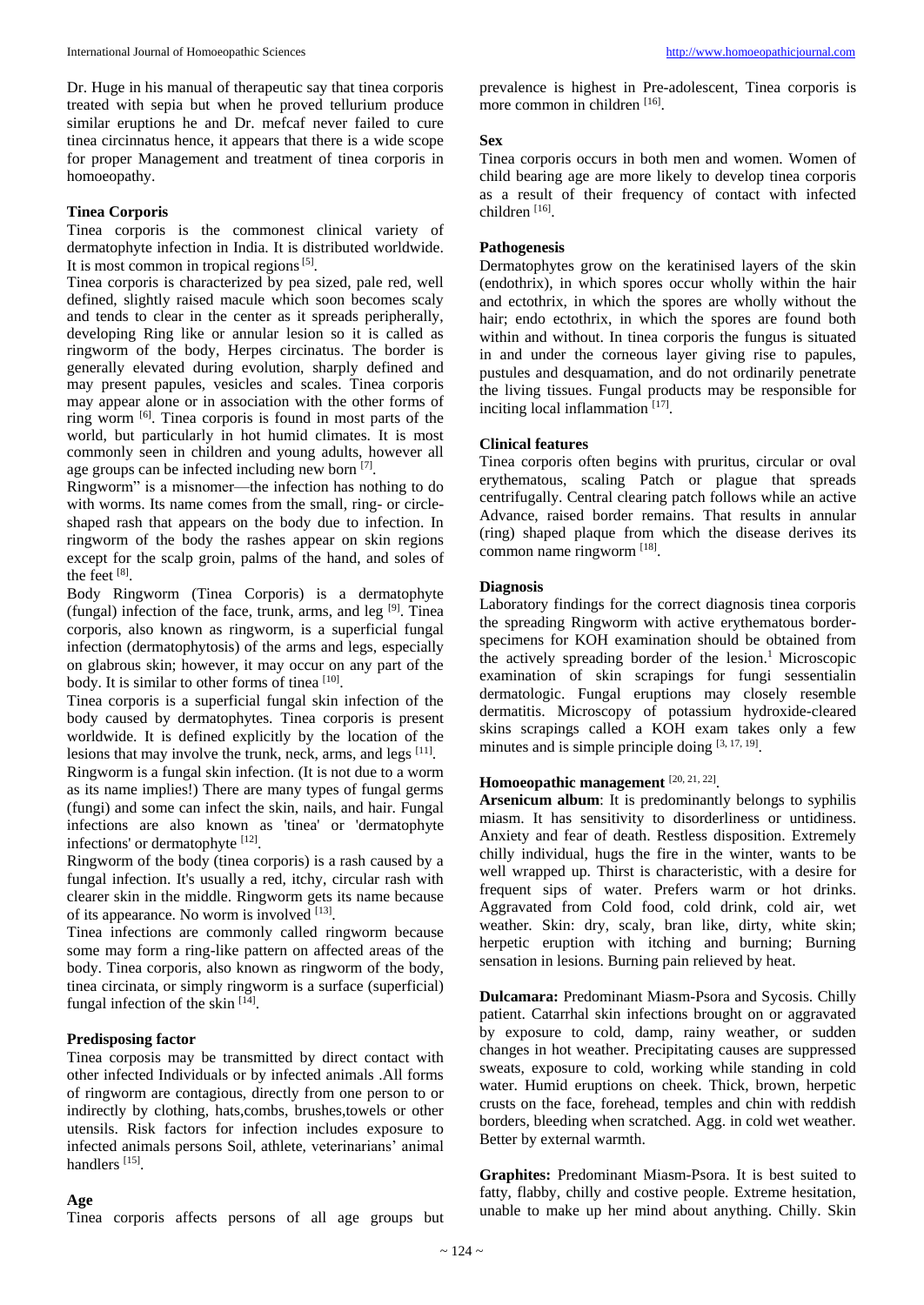inclined to crack. Fissures deep, bleeding or oozing out a sticky fluid. Eruptions upon the ears, between fingers and toes and on various parts of the body, from which oozes a watery, transparent, sticky fluid. Warmth of bed aggravates itching. The nails are brittle, crumbling, deformed.

**Natrum muriaticum:** It covers all three Miasms. Suited to anaemic, chlorotic and emaciated people, emaciation is most marked about the neck, which is very thin and shrunken. Herpes about anus and on the borders of hair at the nape of neck. Eczema: raw, red, inflamed, especially in the edges of hair; < from eating too much salt, at sea shore, or from ocean voyage.

**Natrium sulphuricum:** Predominant Miasm-Sycosis. Chilly patient. Diseases induced by damp weather or living in damp houses; patients feel every change of weather, especially from dry to wet. Every spring skin affections reappear. Itching while undressing. Violent itching in genital organs, of scrotum, of perineum, of mons veneris with burning after scratching. Violent itching of toes, and between toes, especially on taking off shoes and stocking at night.

**Petroleum:** Predominant Miasm- Psora and Syphilis. Herpes: of genital organs extending to perineum and thighs; itching, redness; skin cracked, rough, bleeding; dry or moist. The skin symptoms are worse in winter, better in summer. All the eruption itches violently. He cannot rest until he scratches the skin off, when the part becomes moist, bloody, raw and inflamed.

**Sepia:** Predominant Miasm-Psora, Sycosis. Suited to potbellied mothers, yellow saddle across nose, irritable, women. Skin diseases developing on brunettes who suffer from chronic uterinetroubles. Herpes circinatus in isolated spots on the upper part of the body. Itching of skin; of various parts; of external genitalia; is not  $\&$ gt; by scratching, and is apt to change to burning. Herpetic eruption on lips, about mouth and nose. Ringworm-like eruption every spring.

**Sulphur:** Predominant Miasm-Psora. Persons who are lean, stooped-shouldered and walk and sit stooped. Orifice of the body is very red, lips bright red. Skin: itching, voluptuous; scratching & quite; feels good to scratch (voluptuous itching)  $\&$  quot;; Scratching causes burning;  $\&$ lt; from heat of bed, washing, at night.

**Tellurium Metallicum:** Predominant Miasm-Psora. Herpes circinatus in intersecting rings over the whole body. Body thickly covered with elevated rings of herpes circinatus. Itching of hands and feet. Herpetic spots; ringworm. Ringshaped lesions, offensive odours from affected parts. Barber & #39; itches. Ringworm worse on lower extremities.

**Tuberculinum:** It is indicated in people with light complexion and blue eyes, suffering from a tubercular diathesis. Loses flesh while eating well. Itching intense, & it; at night when undressing, from bathing; immense quantities of white bran-like scales; oozing behind the ears, in the hair, in folds of skin with rawness and soreness; fiery red skin. Ringworm.

## **Discussion/Conclusion**

Tinea corporis is the commonest clinical variety of dermatophyte infection in India. It is distributed worldwide. It is most common in tropical regions. Tinea Corporis manifests itself as marked itching, vesicles pustules or scaling; these vary from case to case depending upon the virulence of the fungus and sensitivity of the Individual. The modern system of medicine adopts the usage of antifungal or fungicides, externally or internally. But the side effects of this treatment outweigh benefits and is only a palliation. In our homoeopathic management as we are treating the disease of the organism as a whole with our medicines through individualizing the patient. We can successfully treat both acute as well as chronic phases of the disease Homoeopathic system is having excellent scope in treating the disease as well as preventing the Individual from further complications.

## **Acknowledgement**

I am very much thankful to Dr Sarita M bhure who helped me with my collection of references. I thank my dear wife Mrs. Priya B Bagewadi who helped me a lot for computer work and for encouragement. I also thank the management of Shri Shiv Basav Jyoti homoeopathic medical college Belagavi Karnataka India and my staff colleague.

## **References**

- 1. Aggarwal BNS, Srivastava G. Practice of Dermatology10th ed: B. Jain Publisher Pvt. Ltd; New Delhi 2005, 167.
- 2. Allen JH. Diseases and therapeutics of the skin Reprinted edition, B. Jain Publishers Pvt. Ltd. New Delhi 1998, 182-184.
- 3. Ananth NR, Jayaram Paniker CK. Textbook of Microbiology. 7th Edition. Orient Longman Pvt Ltd. Chennai 2005, 612-16.
- 4. Boericke W. Pocket book manual of homoeopathic Materia Medica and repertory. Reprint edition.
- 5. Dr. Gupta R, Dr. Manchanda RK. Dermatology for homoeopath: Aling Publication Pvt. Ltd 1997, 66-69.
- 6. Dr. Master FJ. Homoeopathic approach to dermatology. 2nd revised edition: B. Jain publisher (p) Ltd, New Delhi 2006, 869-888.
- 7. Tinea corporis. corporis/#:~:text=Tinea%20corporis%20is%20a%20su International Journal of Homoeopathic Sciences http://www.homoeopathicjournal.com~ 279 ~perficial,with%20characteristic%20ring-shaped%20.
- 8. Ganganagar S. A clinical study of amoebic dysentery and its homoeopathic management. IOSR J Pharm Biol Sci. lesions 2017;12(1):98-102.
- 9. Tinea corporis. https://www.healthline.com/health/tineacorporis#TOC\_ TITLE\_HDR\_1 1/2/2021.
- 10. Tinea corporis. https://www.merckmanuals.com/home/skindisorders/fungal-skin-infections/body-ringworm-tineacorporis 1/2/2021.
- 11. Tinea corporis. https://en.wikipedia.org/wiki/Tinea\_corporis 1/2/2021
- 12. Tinea corporis. https://www.ncbi.nlm.nih.gov/books/NBK544360/1/2/2 021.